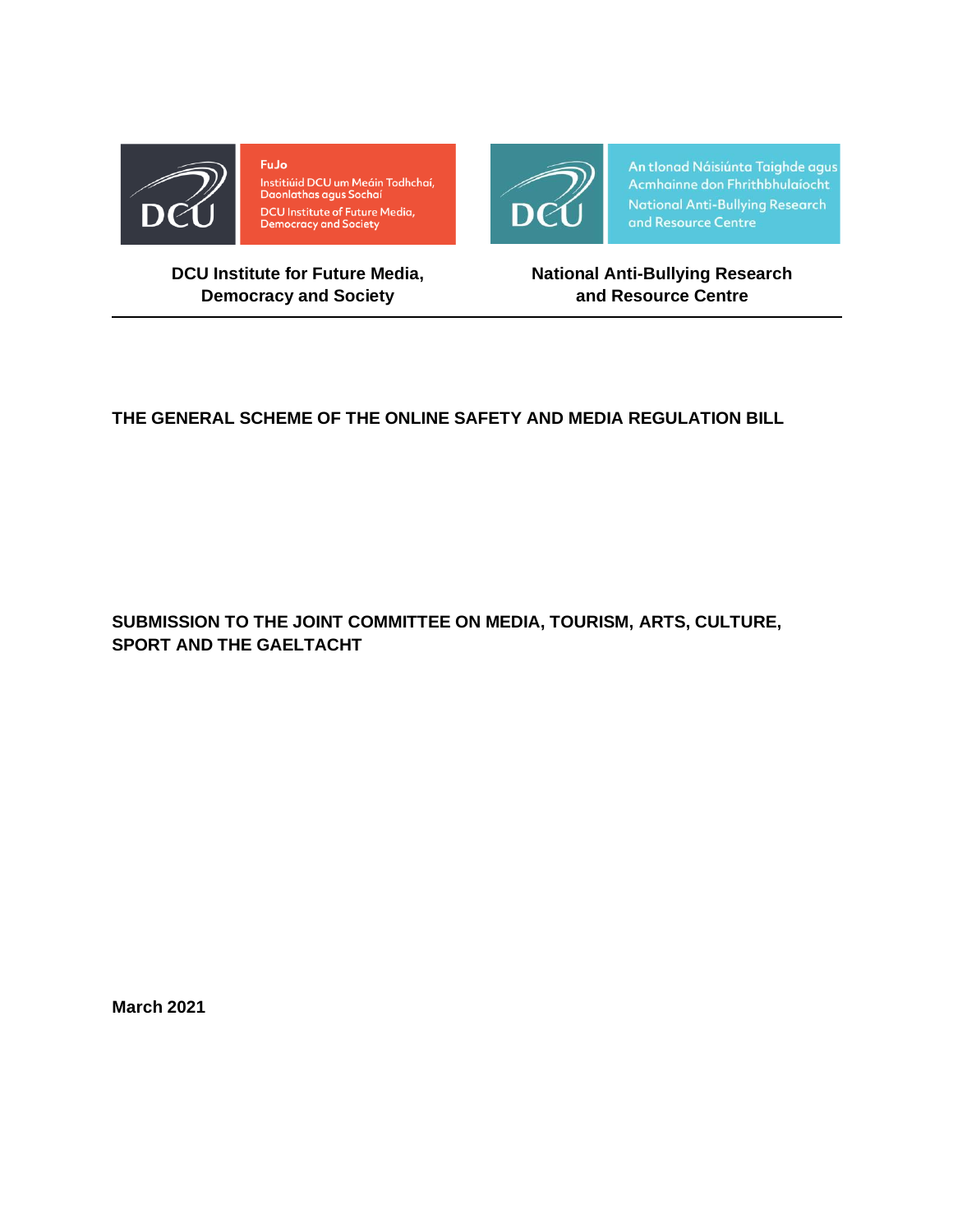Eileen Culloty Tijana Milosevic Kirsty Park Roderick Flynn Debbie Ging James O'Higgins Norman Jane Suiter

| DCU Institute for Future Media,                | <b>National Anti-Bullying Research</b>         |
|------------------------------------------------|------------------------------------------------|
| <b>Democracy and Society</b>                   | and Resource Centre                            |
| The Institute for Future Media, Democracy and  | The National Anti-Bullying Research and        |
| Society (FuJo) is a research centre located in | Resource Centre is a University designated     |
| DCU's School of Communications. FuJo's         | research Centre located in DCU's Institute of  |
| multidisciplinary research investigates how to | Education. The Centre is home to scholars      |
| counter digital pathologies including          | with a global reputation as leaders in the     |
| disinformation and digital hate; how to        | fields of bullying, cyberbullying, and digital |
| enhance public participation through           | harassment. The Centre hosts the UNESCO        |
| democratic innovations; and how to secure the  | Chair on Tackling Bullying in Schools and      |
| sustainability of high-quality journalism.     | Cyberspace and the national anti-bullying      |
| www.fujomedia.eu                               | website www.tacklebullying.ie.                 |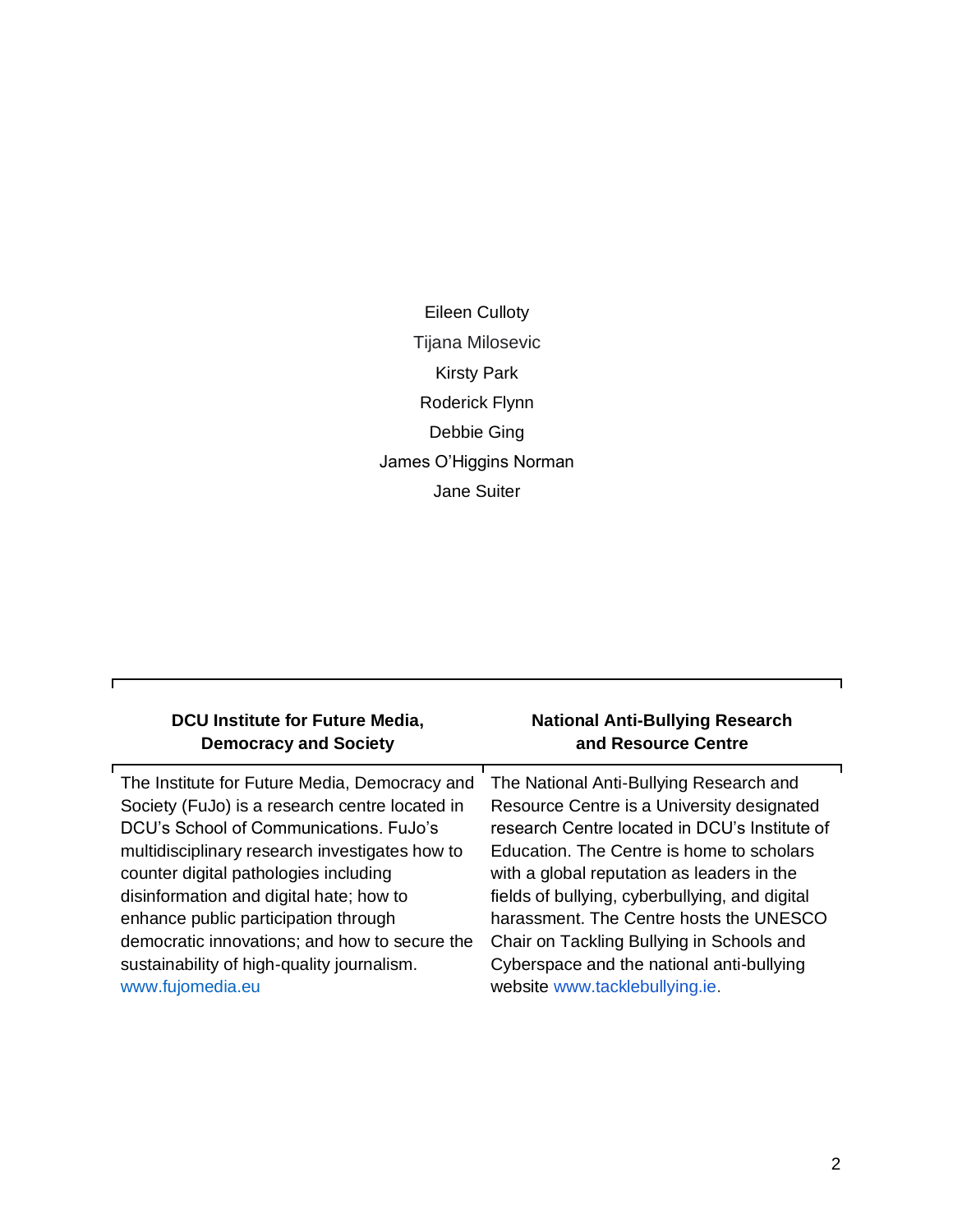#### **Contents**

| Introduction and key recommendations                                  |                |
|-----------------------------------------------------------------------|----------------|
| <b>Head 9 - Objectives</b>                                            | 6              |
| <b>Head 10 - Functions</b>                                            | 6              |
| <b>Head 29 - Cooperation with other bodies</b>                        | $\overline{7}$ |
| Head 49A – Categories of harmful online content                       | $\overline{7}$ |
| Head 49B – Provision for further categories of harmful online content | 9              |
| Head 49C - Definition of age inappropriate online content             | 10             |
| Head 50A - Online safety codes                                        | 11             |
| <b>Head 50B - Compliance assessments</b>                              | 14             |
| Head 51A - Online safety guidance materials                           | 14             |
| Head 52A - Auditing complaints handling                               | 15             |
| Head 52B - Systemic complaints scheme                                 | 15             |
| Head 52C - Obligation to consider mediation                           | 15             |
| Head 67 – Duties of media service providers                           | 15             |
| Head 76 - Content levy establishment                                  | 15             |
| Head 77 - Content levy scheme                                         | 16             |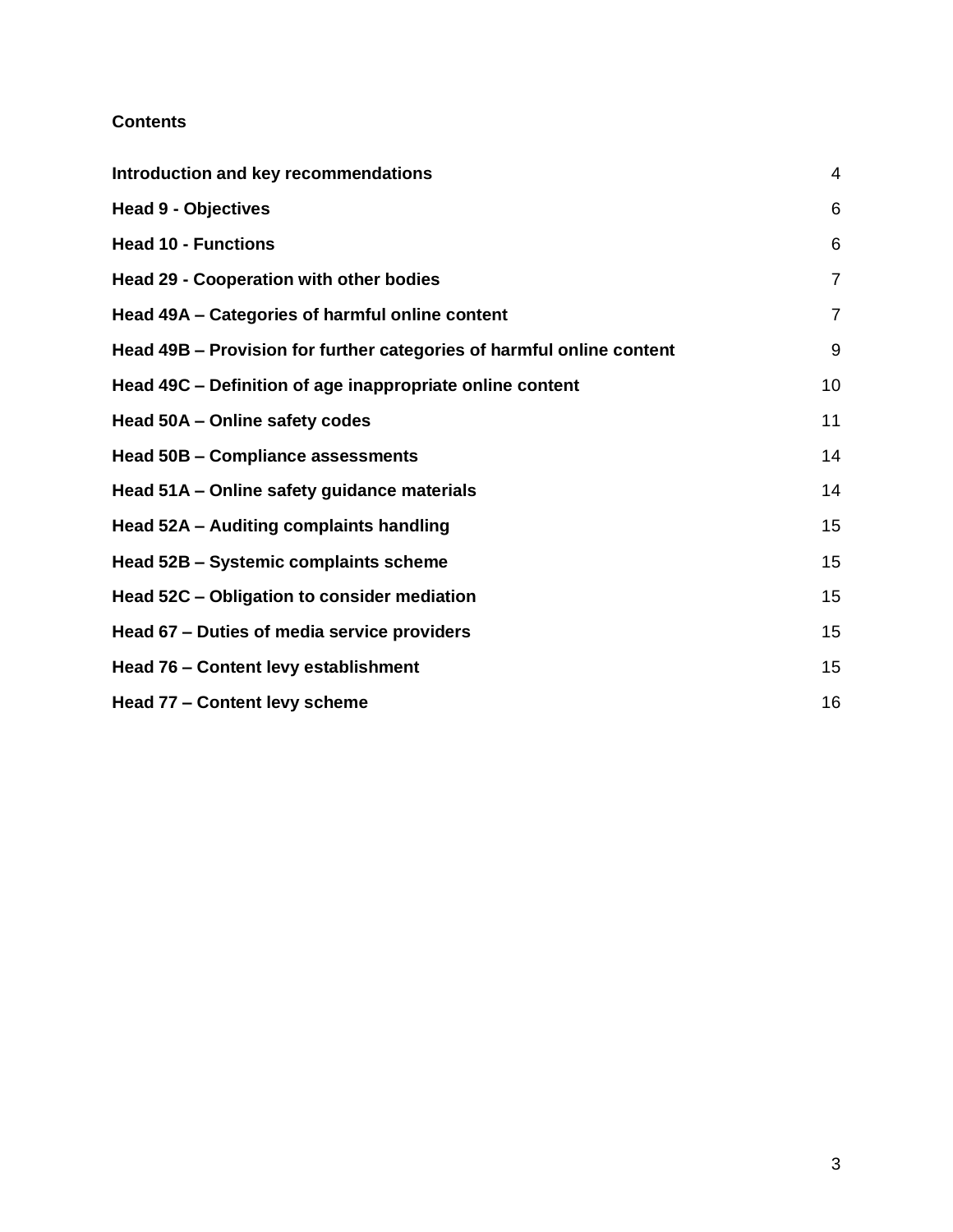#### <span id="page-3-0"></span>**Introduction and key recommendations**

The Institute for Future Media, Democracy and Society (FuJo) and the National Anti-Bullying Research and Resource Centre thank the Department for the invitation to make a written submission on the General Scheme of the Online Safety and Media Regulation Bill.

The Bill is an important piece of legislation. It addresses fundamental changes in the media environment brought about by digital technologies and the major concerns at national and European levels about the prevalence of harmful content. These are not trivial issues as they are fundamentally entwined with ongoing debates about the appropriate regulation of online platforms and the need to balance the regulation of harmful content and practices with the protection of fundamental rights and freedoms.

We note that Ireland has a particular obligation to develop robust legislation as many technology companies maintain their European headquarters in Ireland. In these circumstances, Ireland will be responsible for regulating digital media on behalf of all EU Member States. In this context, we suggest it is imperative that the Irish legislation provide sufficient clarity about the roles and functions of the Media Commission. Moreover, as digital media is dynamic it is not sufficient to transfer legislative frameworks that were designed for mass media onto the digital environment. Rather, legislation needs to reflect the significant shifts that have occurred in the production, distribution, and consumption of media while also providing sufficient flexibility to accommodate change in this fast-moving environment. Further it is imperative that the Bill tackle the challenge of disinformation.

In this context we present our recommendations below, which are discussed in greater detail under the appropriate heads. We hope the Department finds these views and recommendations to be helpful and we will be glad to discuss further any of the matters raised.

#### **Recommendations**

- As far as possible, new media legislation should be future-proofed to accommodate technological change and developments in the media sector. This may be achieved through a focus on outcomes and objectives (e.g. online safety, media plurality) rather than prescriptive obligations; through a medium-neutral approach to technology and media; and through built-in review mechanisms.
- The role of Media Pluralism Commissioner should be introduced with a remit to consider how the policy and regulatory environment in which all Irish-facing media operate can be best designed to create and maintain a healthy, pluralistic, and diverse public sphere.
- The Bill should include a Head on Disinformation to ensure there is a specific responsibility to tackle harmful disinformation. Omitting disinformation from the categories of harmful content will have significant implications for individuals,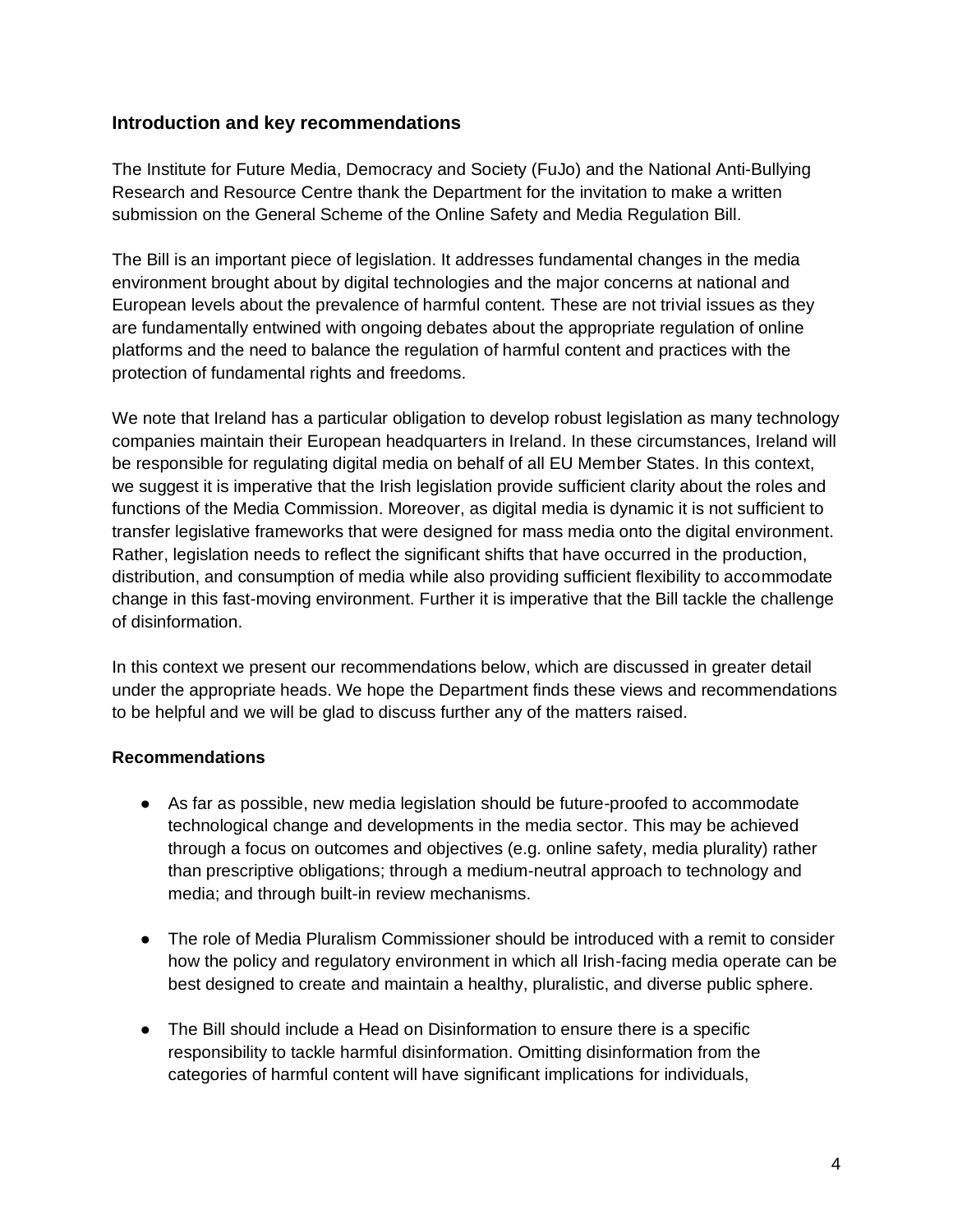communities, and public safety and, contrary to EU obligations, it will leave this area unregulated in Ireland.

- While we recognise the concerns around administratively burdening Ireland, the Bill should include a provision for an individual complaints mechanism that would provide recourse for users who are dissatisfied with a platform's resolution of a complaint. Additionally, we ask that the development of codes and auditing procedures take account of the impact of automated decision making and proactive content moderation and ensures that platforms are transparent about their use of such practices and the measures they use for self-reporting.
- The use of the content levy for the production of Public Service content should be medium-neutral and thereby open to all media whether print, radio, television (linear or on-demand) or online.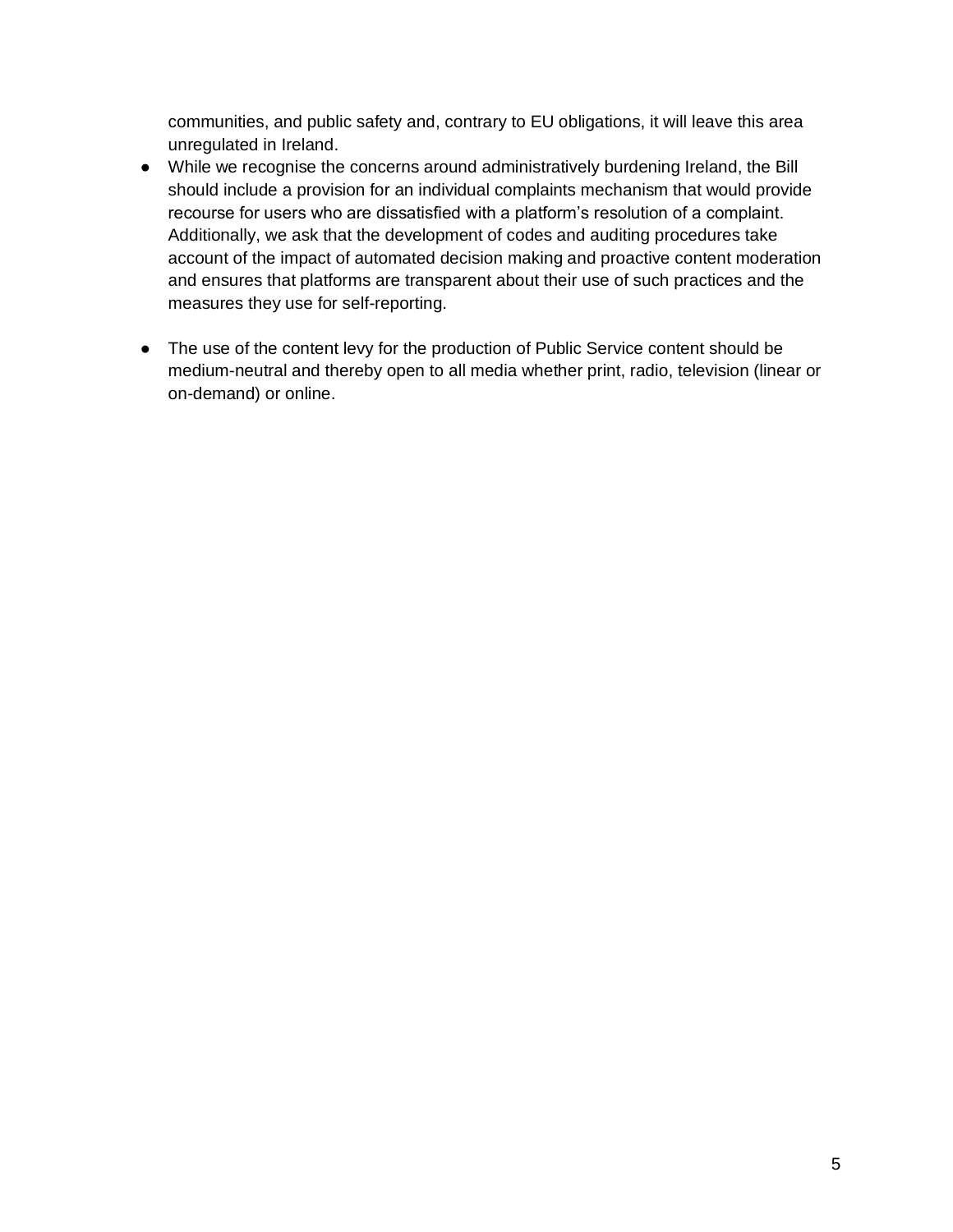### <span id="page-5-0"></span>**Head 9 - Objectives**

Point 5 states that the Media Commission will "provide a regulatory framework that takes account of the rapidly changing technological environment and that provides for rules to be applied in a proportionate, consistent and fair manner across all services regulated, having regard to the differing nature of those services." As far as possible, new media legislation should be future-proofed to accommodate technological change and developments in the media sector. This may be achieved through a focus on outcomes and objectives (e.g. online safety, media plurality) rather than prescriptive obligations; through a medium-neutral approach to technology and media; and through built-in review mechanisms.

Point 2(a) refers to "linguistic, religious, ethical and cultural diversity". We presume 'ethical' should be 'ethnic'.

## <span id="page-5-1"></span>**Head 10 - Functions**

This head outlines the overall functions of the Media Commission. It states that "the delegation of functions is ultimately a matter for the Commission itself" and that "individual Commissioners can take responsibility for clearly delegated functions [which] is particularly relevant in the case of the Online Safety Commissioner". However, as the Media Commission will have wide-ranging powers that greatly exceed those of the Broadcasting Authority of Ireland, greater clarity about the commissioners and their roles and functions is desirable. Specific responsibilities are discussed in the appropriate heads below.

Given the increasing (if belated) acknowledgement within political circles of the constitutive role played by media outlets in the operation of liberal democracy in Ireland, some consideration should be given to how the Media Commission might overtly seek to support this media function. We suggest that, in addition to the Online Safety Commissioner, the role of Media Pluralism Commissioner be introduced. The role of this Commissioner would be to consider how the policy and regulatory environment in which all Irish-facing media operate can be best designed to create and maintain a healthy, pluralistic and diverse public sphere. We use "pluralism" here in its broadest sense: i.e. we are not merely concerned with questions of media ownership and the concentration of same. The Media Commissioner would be concerned with:

- Protection of Freedom of Expression
- Freedom of Information
- Protections for the exercise of journalism as a profession
- Ensuring the effective and independent operation of the Media Commission itself
- Promoting universal access to the media and broadband internet access
- Transparency of media ownership
- Concentration of media ownership
- News media concentration (including online platforms' concentration and competition enforcement)
- Commercial viability of and public support for media outlets
- Commercial and owner influence over editorial content
- Measures to protect the independence of media from political influence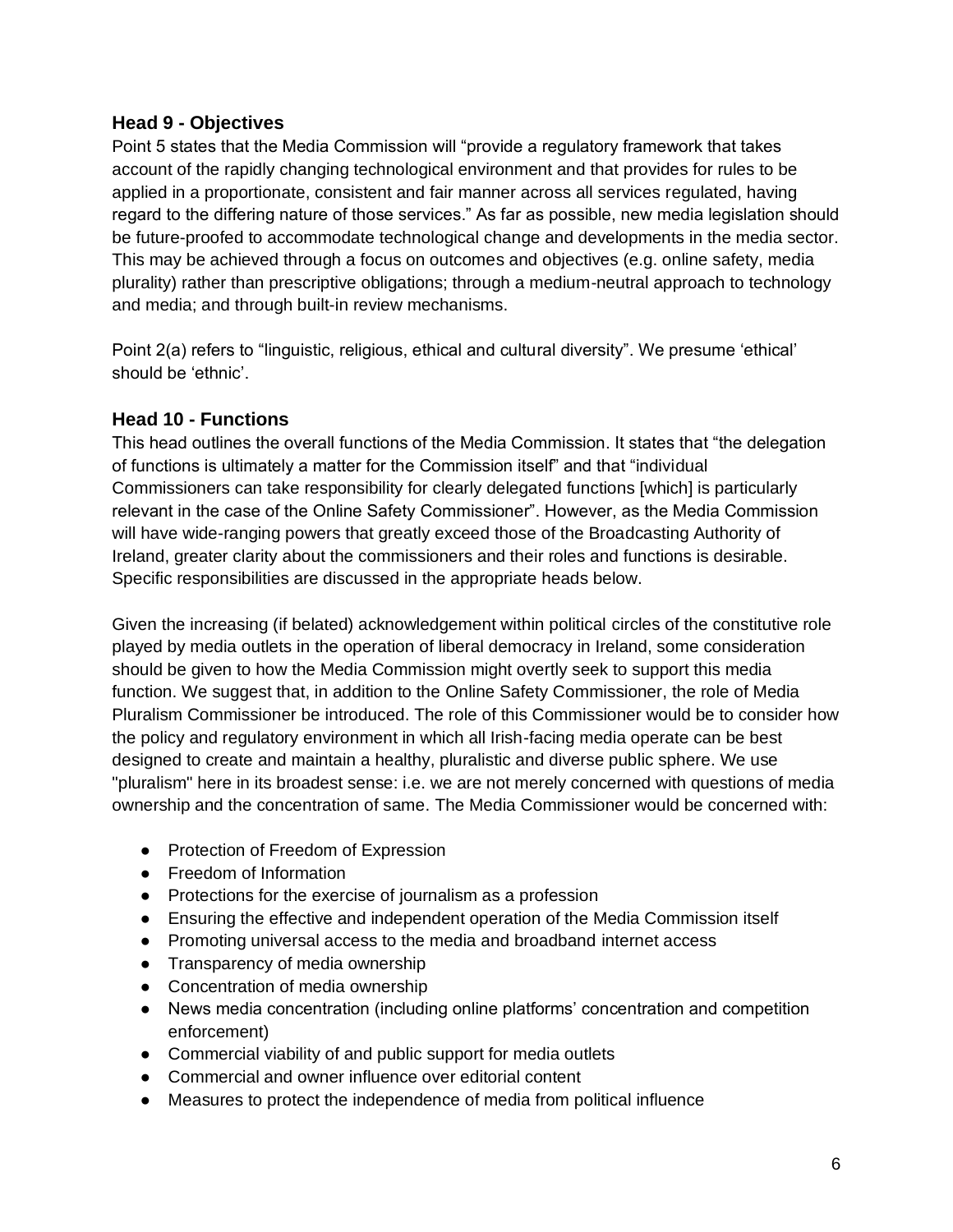- Measures to ensure objective coverage of politics in general and elections and referenda in particular
- State regulation of resources and support to the media sector (including ensuring the independence of Public Service Media governance and funding)
- Access to media as consumers and participants for minorities whether defined by ethnicity, gender, sexuality, religion, or dis/ability
- Provision of access to media for local/regional communities and for community media
- Media literacy

Much of this already falls within the remit of the existing Broadcasting Authority of Ireland. Furthermore, some areas are - rightly - the primary responsibility of other regulatory bodies (such as the Freedom of Information Commissioner). Nonetheless, we suggest there is a logic to grouping these policy areas together as they cumulatively constitute a coherent basis for media pluralism understood in its broadest sense. Thus, even if the Media Pluralism Commissioner did not have direct regulatory responsibility for all of these areas, we would anticipate that the Commissioner would be actively factored into deliberations around the formation of any new sets of regulations.

## <span id="page-6-0"></span>**Head 29 - Cooperation with other bodies**

Section 1 provides that "the Commission, in the interests of the effective discharge of its functions, may enter into cooperation agreements with other bodies as it sees fit". Given the scale of the challenge and the complexities involved, we recommend that certain bodies vetted experts or regulatory bodies from other Member States - be given the status of "priority complainant". This status would create a responsibility to pay special attention to the considerations raised by these complainants.

## <span id="page-6-1"></span>**Head 49A – Categories of harmful online content**

Disinformation has been excluded from the categories of harmful online content. We recommend this Bill should include a Head on Disinformation to ensure that there is a specific responsibility to tackle harmful disinformation. Omitting disinformation undermines the Media Commission's objective to "ensure that appropriate regulatory arrangements and systems are in place to address where appropriate, illegal and harmful online, sound and audio-visual content". This omission will have significant implications for individuals, communities, and public safety and, contrary to EU obligations, it will leave this area unregulated in Ireland.

Disinformation is defined as the deliberate creation and/or dissemination of false or misleading information for personal, political, or financial gain<sup>1</sup>. Although disinformation is not illegal, it can have harmful impacts on individuals and society. These harms were evident throughout the Covid-19 pandemic as online platforms provided a breeding ground for false and misleading information with significant implications for individuals, communities, and public safety<sup>2</sup>.

<sup>1</sup> Culloty, E., & Suiter, J. (2021). *[Disinformation and manipulation in digital media: Information pathologies](https://www.routledge.com/Disinformation-and-Manipulation-in-Digital-Media-Information-Pathologies/Culloty-Suiter/p/book/9780367515270)*. Routledge.

<sup>&</sup>lt;sup>2</sup> European Commission. (2020). [The EU's fight against COVID-19 Disinformation.](https://ec.europa.eu/digital-single-market/en/news/communication-eus-fight-against-covid-19-disinformation) European Commission.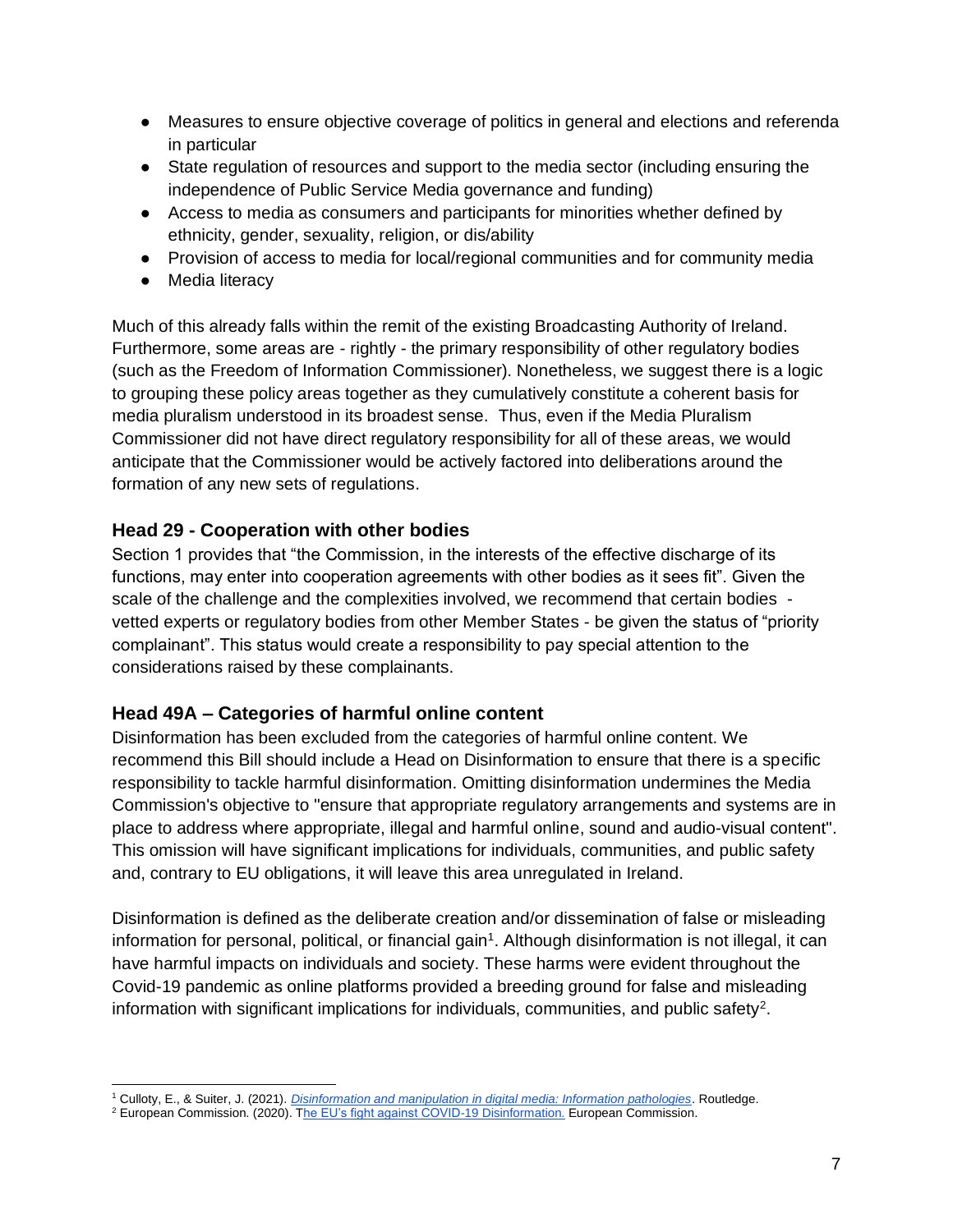In response, the European Union's Democracy Action Plan and Digital Services Act call for coordinated action among Member States. In 2021, the European Commission will revise the 2018 Code of Practice on Disinformation<sup>3</sup>, which placed reporting responsibilities on digital platforms regarding the transparency of political and issue-based advertising and a commitment to address fake profiles and accounts and the demonetisation of disinformation. For example, the FuJo Institute was commissioned by the Broadcasting Authority of Ireland to write two reports - Elect Check<sup>4</sup> and Code Check<sup>5</sup> - on the implementation of the Code in Ireland. These reports highlighted important inconsistencies across digital platforms.

Beyond the Code, the European Union calls for increased investment in media literacy as a means to build societal resilience to harmful disinformation. Actions in these areas overlap with the proposed functions of the Media Commission; specifically in relation to the impact of automated decision-making by online services; media advertising, the promotion of media literacy; the assessment of harms; and the development of media codes. As such, the Media Commission is ideally placed to address the issue of harmful disinformation in cooperation with EU Member States. In contrast, the proposed Electoral Commission Bill is restricted to a narrow focus on misleading advertising during election campaigns.

Heading b provides for an example of harmful content that appears to pertain to harassment and it is close in its description to cyberbullying: "(b) material which is likely to have the effect of intimidating, threatening, humiliating or persecuting a person to which it pertains and which a reasonable person would conclude was the intention of its dissemination." The explanatory note further clarifies: "The other included categories of material refer to cyberbullying material pertaining to any person, which includes all kinds of cyberbullying material, material promoting self-harm and suicide and material promoting eating disorders" and "the second category of material included under harmful online content is intended to encapsulate the notion of cyberbullying. This category has a base in Article 28b(1)(a) and (b) of the revised Directive. Subparagraph (a) concerns material which may 'impair the physical, mental or moral development of minors' and subparagraph (b) concerns the 'incitement to violence or hatred… based on any grounds referred to in Article 21 of the Charter.'"

It might be helpful to keep in mind the definitions of cyberbullying among children when deciding on the specific examples and categories of such content a) in order to ensure that cases relevant to the experience of children and teens are covered; b) in order to properly incentivise the platforms to provide the right assistance to children and teens when they are in the position to do so. The lines between harassment and cyberbullying can be blurry and the ways in which these cases can manifest on a variety of platforms are diverse. This is why, bearing in mind the following definition of cyberbullying might be helpful when thinking specifically about the protection of children across online services and platforms and whether your proposed example of intimidating, threatening and humiliating behaviour captures the entirety of the issue. Cyberbullying definitions tend to be derived from definitions of face-to-face and school bullying.

<sup>3</sup> <https://ec.europa.eu/digital-single-market/en/code-practice-disinformation>

<sup>4</sup> <https://www.bai.ie/en/new-report-on-political-social-media-ads-identifies-inconsistencies-in-datasets-and-definitions/>

<sup>5</sup> <https://www.bai.ie/en/new-report-highlights-inconsistencies-across-digital-platforms-in-tackling-disinformation/>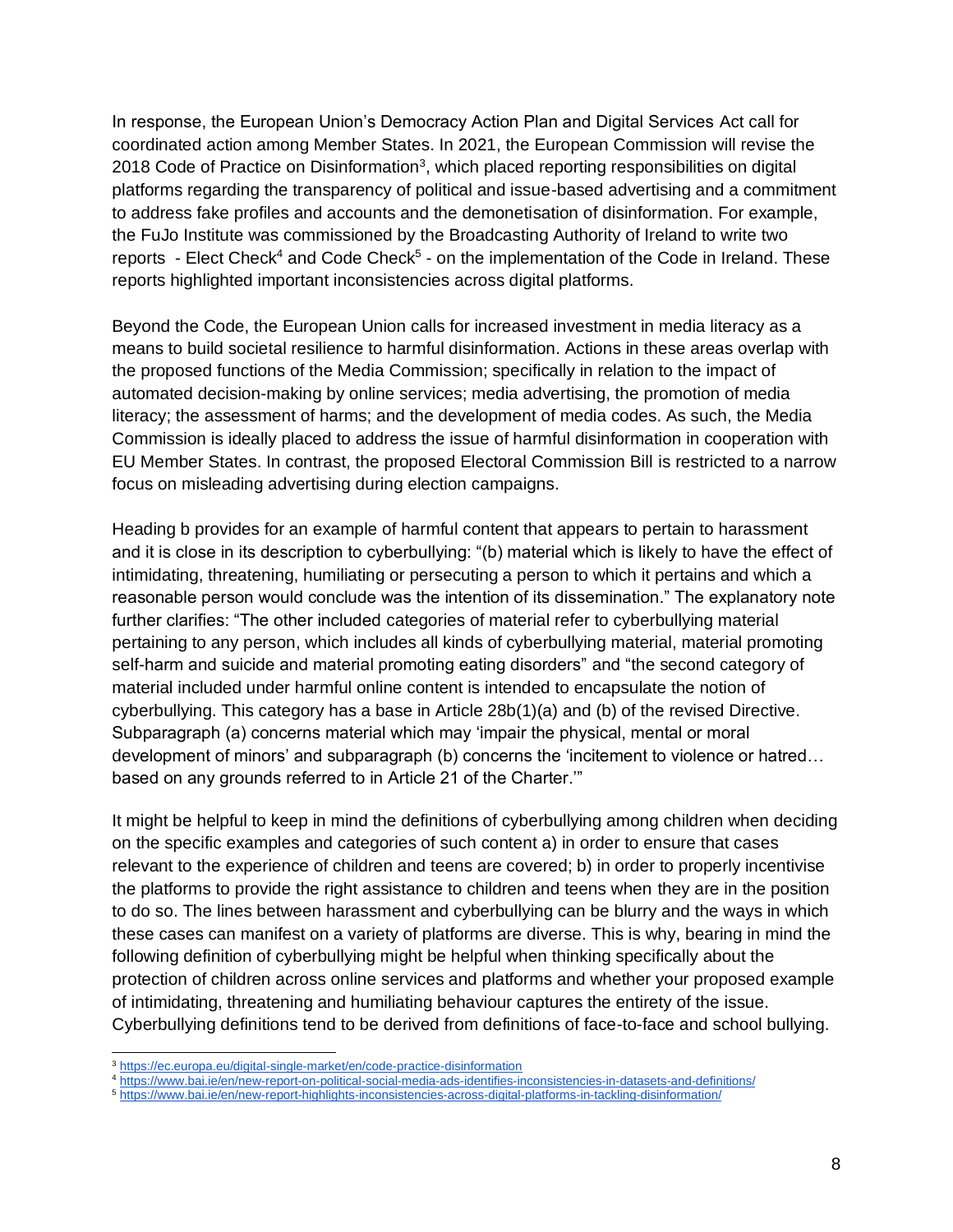School bullying is defined as a form of aggressive behaviour which aims to harm a chosen target<sup>6</sup>. Although various definitions of bullying can be found in the literature, scholars tend to agree on three main features of bullying: 1) Intentionality: Bullying is a goal-oriented and systematic abusive behaviour; 2) Repetition: Bullying happens repeatedly and 3) Imbalance of power: The systematic abuse of power is perpetrated by someone who is either physically or psychologically stronger than the target. Bullying has a negative impact on the target, in terms of their psychological and physical wellbeing. Offline bullying can take physical, verbal and relational forms (e.g., social exclusion, gossiping) and the latter two are manifested variously in online environments. Offline and online bullying are highly correlated; i.e., cyberbullying is an extension of traditional bullying as targets often face the same perpetrators offline and online<sup>7</sup>.

It is our understanding from the text of the OSMR bill and from the meetings of the National Advisory Council for Online Safety (NACOS), that this piece of legislation intends to address what has elsewhere been termed as "serious online abuse and harassment."<sup>8</sup> If your intention is to regulate serious cases of harassment and cyberbullying ---there needs to be a clear understanding as to what "a serious case" actually is (even though the word "serious" is not in the text of the Bill). Several subtly negative comments that are perhaps ironic in character might not fall under the definition proposed in the OSMR Bill, yet they could have a serious negative effect on a child or a teen; and they can also be part of a broader ecosystem of cyberbullying happening on several platforms simultaneously; and such comments can be just one component of a larger offline incident. Therefore, it is essential that the issue be addressed not only at the level of content takedown; but also at the level of content distribution on many platforms. This means that working in a coordinated way to prevent bullying content from spreading from one platform to another should be considered; and also to consider the proposition that content that is labelled as bullying or harassment should receive less visibility and priority in the algorithmic curation of content on a single platform.<sup>9</sup> Social media platforms are developing artificial intelligence-based tools that are able to detect these subtle comments; and they can provide tools for children and teens to not only avoid exposure to such content; or leverage help from peers/friends, parents and educators; but also to downplay the visibility of such content and affect its circulation.<sup>10</sup> Such actions should fall under online service providers' duty of care, as long as they do not constitute an obligation to monitor content, which is prohibited under eCommerce directive and subsequently DSA.

#### <span id="page-8-0"></span>**Head 49B – Provision for further categories of harmful online content**

With regard to Section 8 point d ("the impact that the nature and prevalence of certain harmful material available online may have on users of relevant online services and the general public") and point f ("the impact of automated decision making in relation to [content delivery and content moderation] by relevant online services," we would like to underscore that there is insufficient research as of now addressing these points when it comes to minors and

<sup>&</sup>lt;sup>6</sup> Smith, P. K. (2016). Bullying: Definition, Types, Causes, Consequences, and Intervention. Social and Personality Psychology Compass, 10, 519-532

<sup>7</sup> Görzig, A., & Macháčková, H. (2015). *Cyberbullying from a socio-ecological perspective: a contemporary synthesis of findings from EU Kids Online*.

<sup>8</sup> <https://www.communications.gov.au/have-your-say/consultation-bill-new-online-safety-act>

<sup>&</sup>lt;sup>9</sup> <https://about.fb.com/news/2020/08/recommendation-guidelines/>

<sup>10</sup> <https://www.socialmediatoday.com/news/instagram-tests-new-processes-to-limit-potentially-offensive-comments/586499/>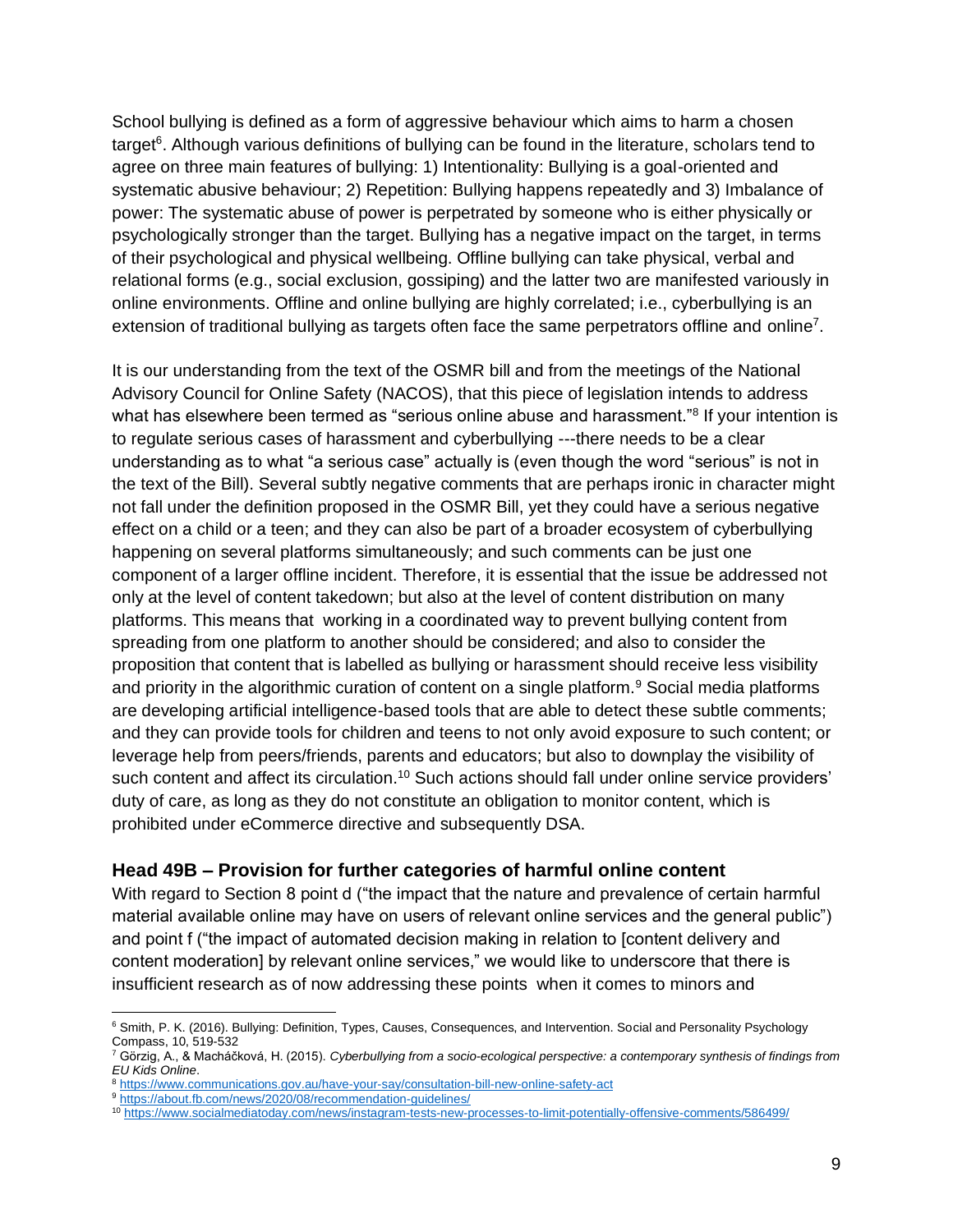cyberbullying<sup>11</sup>; and it is important to solicit the collaboration of social media platforms in either providing anonymised data to examine these issues or to provide evaluation of their automated decision making processes and moderation. Some social media platforms are large entities where a number of different teams might be working on different aspects of one issue and they may not always exhibit sufficient coordination and even awareness of each others' work $12$ . In a recent attempt to conduct research interviews with representatives from a number of social media platforms about artificial intelligence-based proactive moderation (i.e. detecting cyberbullying content before it has been reported by a user who is a child), one of the authors of this submission was not able to receive responses from a number of large social media platforms. Some companies, such as Facebook and Twitter, list the percentage of cyberbullying cases that are detected proactively in their Transparency Reports.<sup>13</sup> In order to ensure transparency leading to accountability, we find it important that companies not only disclose the percentage of cases that had proactively been taken down; as such numbers might not be meaningful without more context (e.g. is 30% of cyberbullying cases taken down proactively satisfactory; were children who were bullied sufficiently assisted by such proactive content takedown; what if the content had already spread to other platforms; what are the implications of such takedowns for freedom of expression).

Companies need to be able to explain how their AI models that drive these takedowns are developed and enforced for at least three reasons: 1. We need to be able to assess their effectiveness independently from what the companies are stating/publishing 2. We need to examine their effectives from the perspective of children 3. We need to be able to understand freedom of expression and privacy implications of such proactive monitoring. This is why we find it important that the government mandates evidence and explanations regarding these issues via investigations and audits.

We note that these issues also apply to other areas of harmful content including disinformation where there is a lack of transparency and accountability regarding the role of algorithms in content moderation decisions and a lack of oversight regarding the potential for unjustified content or account removals.

#### <span id="page-9-0"></span>**Head 49C – Definition of age inappropriate online content**

Using age as a regulatory and organizing instrument to signal maturity is seen as an effective way for adults to manage children's access to technology. Nonetheless, such systems do not allow for a sufficient level of nuance in terms of individual differences. Age-gating considers all children in one age cohort to be the same while children's maturity levels within one age cohort may differ. For example, thirteen years of age has long been the cut off point for social media use, decided upon as the digital age of consent for privacy purposes during the making of the Children's Online Privacy Protection Act (COPPA) in the United States in 1998; and this age limit is not based on extensive research, it merely signals the onset of adolescence. When enforcing age-gating as a measure to prevent exposure to age-inappropriate content, it is

<sup>11</sup> Milosevic, T., & Vladisavljevic, M. (2020). Norwegian children's perceptions of effectiveness of social media companies' cyberbullying policies: an exploratory study. Journal of Children and Media, 14(1), 74-90.

<sup>&</sup>lt;sup>12</sup> Milosevic, T. (2018). [Protecting children online? Cyberbullying policies of social media companies.](https://mitpress.mit.edu/books/protecting-children-online) The MIT Press.

<sup>13</sup> <https://transparency.facebook.com/> an[d https://transparency.twitter.com/](https://transparency.twitter.com/)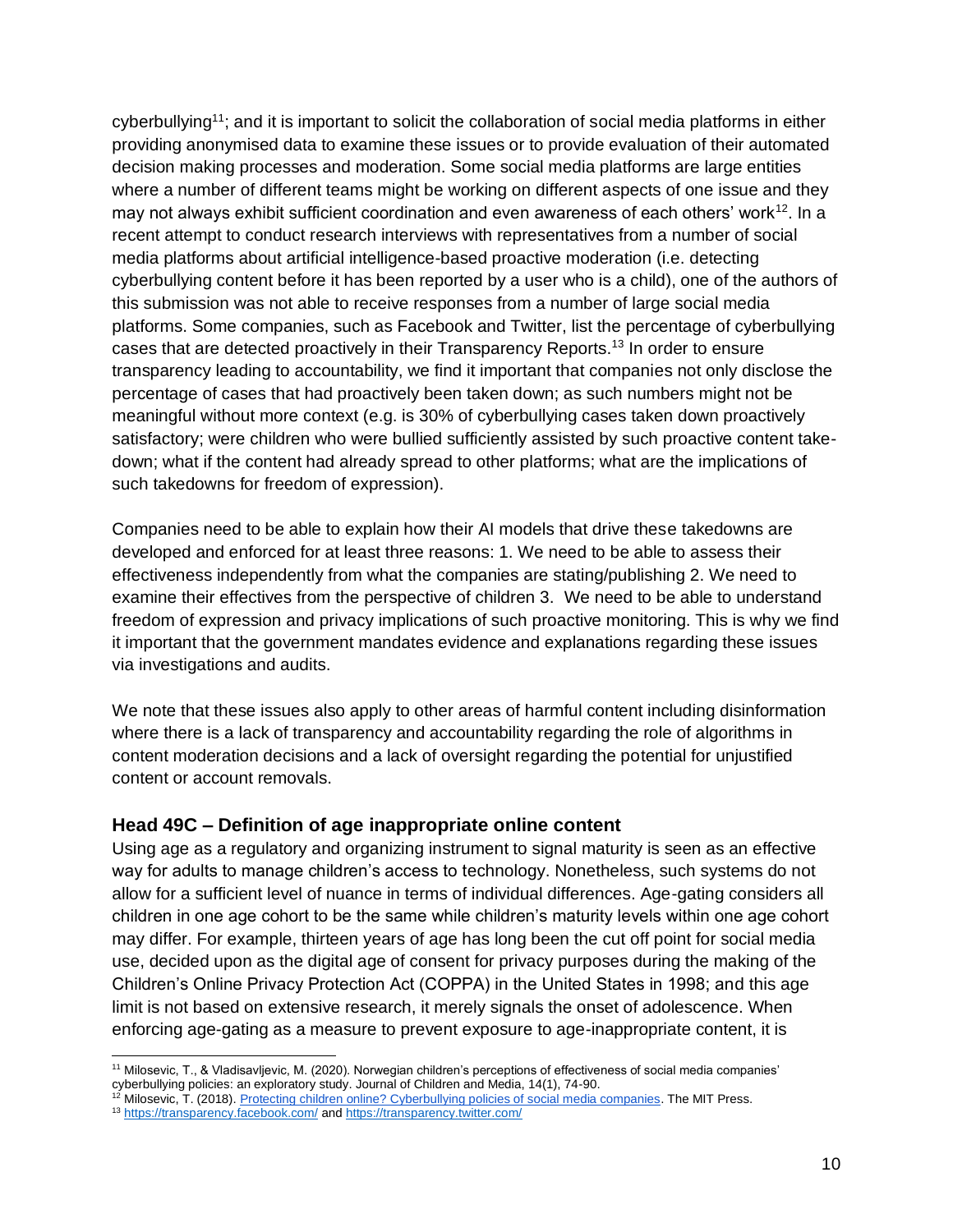important to consider the balance of children's rights to protection on the one hand and provision and participation on the other. Encouraging some level of content-labelling done proactively by platforms (e.g. covering potentially harmful content so that users can choose whether to see it; encouraging or even requiring users to age-restrict their videos as in the case of YouTube) might be an option to consider as well. Children's levels of maturity vary, and the enforcement of age-based content restrictions can pose challenges for the balance of rights, most recently seen in the debate around the application of the GDPR Article  $8^{14}$  (Macenaite  $\&$ Kosta, 2017). In light of the recent General Comment on the application of the United Nations Convention on the Rights of the Child (UNCRC) in digital environments,<sup>15</sup> it might also be advisable to implement a Child Rights Impact Assessment (CRIA) into the Online safety codes and compliance assessments.<sup>16</sup> Furthermore, some parents and guardians might think that the age of digital consent conveys the message of when it is safe for a child to use a platform i.e. that the age of 13 (i.e. 16 in Ireland) is a safety advisory recommendation rather than it being related to data and privacy protection. This is why it might be helpful to encourage education of parents, guardians and educators with respect to the meaning of age-gating and digital consent. Furthermore, the enforcement of COPPA and Article 8 of the GDPR has thus far been easy to bypass and it is well known that there are a number of underage users on social media platforms that the companies do not recognize and take into account<sup>17</sup>. Addressing the issue of underage use and encouraging platforms to innovate for underage users in a regulatory environment that incentivises platforms' denial of their existence on the platforms, remains a challenge.

#### <span id="page-10-0"></span>**Head 50A – Online safety codes**

When creating online safety codes, we find it particularly important to focus on point 3, sections d (the nature and scale of designated online services or categories thereof); e (necessity for transparency of decision making with respect to content delivery and content moderation) f (the impact of automated decision making), and g (the nature and prevalence of harmful online content) in the context of the protection of minors from harmful online content.

#### **Nature and scale of designated online services:**

Online platforms differ in the availability of resources and online safety expertise that they are able to invest in moderation services and innovation with respect to protecting minors online. For example, there have been previously well documented cases of start-up social media platforms that gained popularity among underage users and teens too quickly while not being able to keep up with adequate safety features<sup>18</sup>. The Online Safety Commissioner will have the opportunity to set minimum standards across the industry; encourage safety by design that is tailored to technological affordances of different platforms; as well as to facilitate industry collaboration and expertise sharing between the established and new platforms. In doing so, the

<sup>14</sup> <https://johncarr.blog/2017/11/30/questions-about-the-gdpr/>

<sup>15</sup> <https://blogs.lse.ac.uk/medialse/2021/02/04/childrens-rights-apply-in-the-digital-world/>

<sup>16</sup> <https://digitalfuturescommission.org.uk/blog/pros-and-cons-of-child-rights-impact-assessment-for-digital-decision-makers/>

<sup>17</sup> Livingstone, S., Ólafsson, K., & Staksrud, E. (2013). Risky social networking practices among "underage" users: lessons for evidence-based policy. Journal of Computer-Mediated Communication, 18(3), 303-320.

<sup>&</sup>lt;sup>18</sup> Milosevic, T. (2018). [Protecting children online? Cyberbullying policies of social media companies.](https://mitpress.mit.edu/books/protecting-children-online) The MIT Press.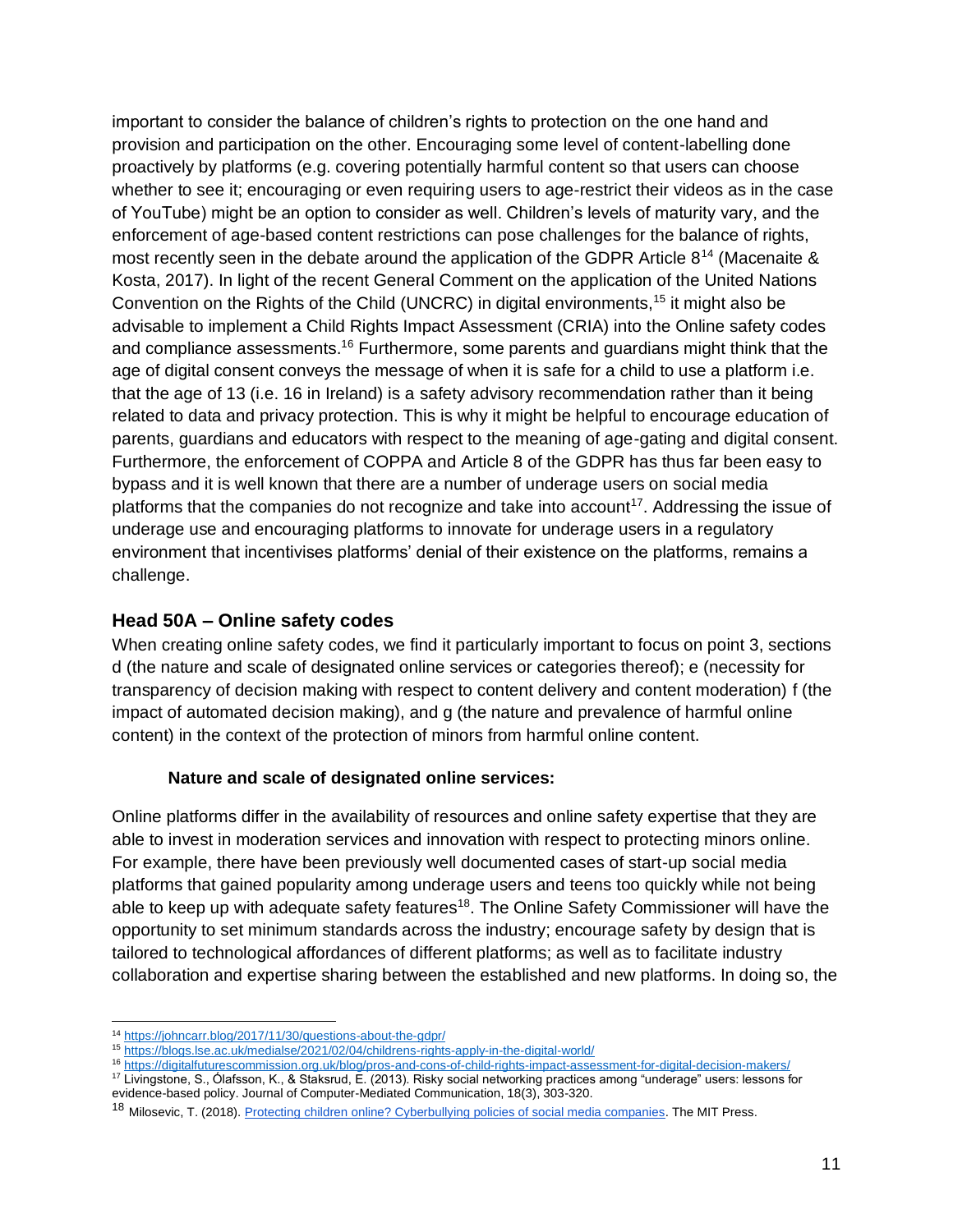Online Safety Commissioner may consider some independently developed tools for company self-assessment, such as the maturity model developed by the Internet Commission, outlined in their accountability report.<sup>19</sup>

#### **Transparency of decision making**:

An important element of self-regulatory approaches has been the requirement for companies to develop robust reporting tools and to remove cyberbullying content<sup>20</sup>. Companies have also been asked to provide resources and help features on their platforms aimed at raising awareness of this issue and of tools they provide to assist their users in bullying situations. Previous evidence points to the issue of companies not removing cyberbullying or harassing content rapidly enough or in some cases at all $^{21}$ . There is, furthermore, a lack of robust evidence on the effectiveness of reporting and other tools that companies provide. Therefore, we welcome the commissioning of research into the evaluation of effectiveness of companies' mechanisms. Nonetheless, as outlined earlier, cyberbullying is not merely an online safety issue, but it can, like face-to-face bullying, also be a behavioural and relational problem. While we do not question the necessity to remove cyberbullying content, both as a clear signal that cyberbullying should not be tolerated, and as a way to help the bullied child, we find in research that this remedy is often insufficient<sup>22</sup>. Therefore, any intervention that only or predominantly focuses on content removal and its effectiveness might miss the opportunity to address the problem at a level beyond merely addressing the symptoms. For example, governing not just the take-down but also the circulation and visibility of bullying and harassing content is an action that some companies are already taking.<sup>23</sup> It is important that companies exhibit sufficient transparency in this process-i.e. how decisions about visibility and circulation of such content are taken and most importantly transparency in decision making about whether a case constitutes bullying and harassment or not. A step further might be to consider whether penalties for those who post content that is classified as bullying or harassment –such as downplaying their other content in the algorithm---might be an action to consider (provided that such decisions can be taken in a transparent manner with the right to appeal).

#### **Nature and prevalence of harmful online content:**

Some companies publish information about the prevalence of various types of online harms on their platforms and also about the amount of content taken down proactively via various automated measures. We would like to underscore the importance of requiring meaningful measures from companies. For example, if a company states that they actioned 3 million pieces of content containing bullying and harassment in a given quarter, that number in and of itself may not be interpretable without sufficient context such as: the total amount of bullying and

<sup>19</sup> <https://inetco.org/>

<sup>&</sup>lt;sup>20</sup> Gillespie, T. et al. (2020). Expanding the debate about content moderation: Scholarly research agendas for the coming policy [debates.](https://policyreview.info/articles/analysis/expanding-debate-about-content-moderation-scholarly-research-agendas-coming-policy) *Internet Policy Review*, 9(4).

Gorwa, R., Binns, R., & Katzenbach, C. (2020). Algorithmic content moderation: Technical and political challenges in the automation of platform governance. *Big Data & Society*, 7(1).

<sup>&</sup>lt;sup>21</sup> Milosevic, T., & Vladisavljevic, M. (2020). Norwegian children's perceptions of effectiveness of social media companies' cyberbullying policies: an exploratory study. Journal of Children and Media, 14(1), 74-90.

 $^{22}$  Milosevic, T., & Vladisavljevic, M. (2020). Norwegian children's perceptions of effectiveness of social media companies' cyberbullying policies: an exploratory study. Journal of Children and Media, 14(1), 74-90.

<sup>&</sup>lt;sup>23</sup> <https://about.fb.com/news/2020/08/recommendation-guidelines/>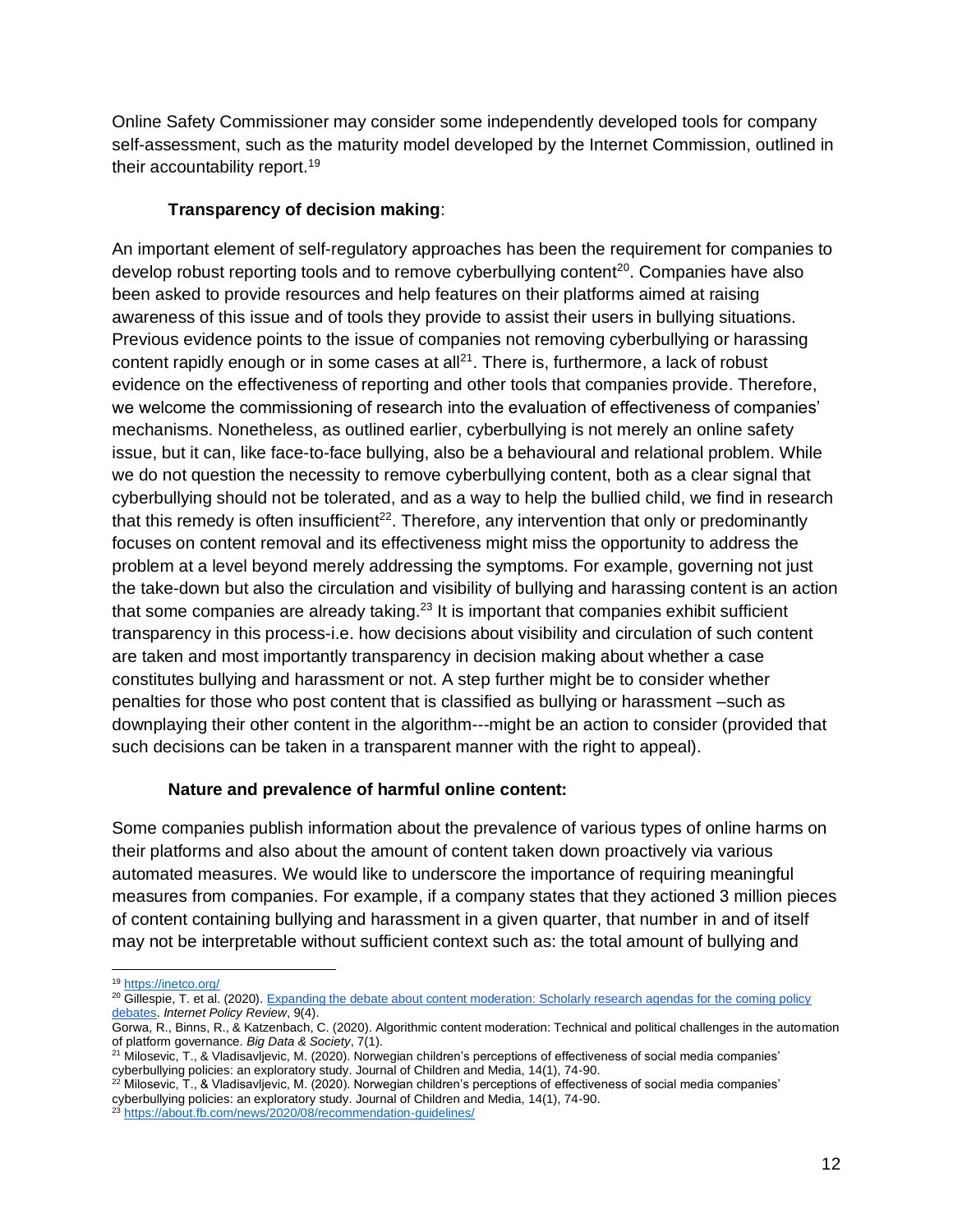harassment content on the platform; how much of this was related to minors; how it was detected; whether the company provided any follow-up and determined if such take-down actually assisted minors in a given situation.

Regarding harmful disinformation campaigns, online service providers have largely declined to share relevant data with independent researchers, which greatly impedes efforts to assess the scale and nature of the problem. Moreover, without access to data, independent researchers and policymakers are unable to verify whether the interventions undertaken by online service providers are effective. We note that researchers have developed frameworks for GDPRcompliant access to relevant data<sup>24</sup> and that the European Digital Media Observatory (EDMO) intends to negotiate with online platforms for data access.

#### **Impact of automated decision-making**

Online platforms rely heavily on automated techniques - employing natural language processing and machine learning - to moderate the large volumes of content that are uploaded to their systems<sup>25</sup>. However, these are prone to error and there is a general lack of transparency and accountability regarding their development and application. For example, the use of automated decision-making to address the issue of cyberbullying and related behaviours, such as self-harm and harmful disinformation, and the effects of these tools on users as well as the effectiveness of the associated enforcement mechanisms (interventions) remain largely understudied beyond the testing that is done by the companies themselves $^{26}$ .

For example, when potentially suicidal content is automatically detected, some platforms invest a significant amount of effort and have elaborate systems to assist such users.<sup>27</sup> It is important, however, and especially when it comes to minors, not to leave the design of such interventions solely to platforms, but rather to evaluate the effectiveness of these interventions from the perspective of end-users and ensure that such interventions do not have any undesired side effects. Requiring that companies provide evidence of how these processes work and ensuring that these interventions are approved by relevant professionals (e.g. counsellors, psychologists, psychiatrists, medical research staff) is important.

Provided that ethical safeguards and data handling can be ensured, independent researchers should be provided with access to data that currently only companies' in-house research units have access to, the recommendation could be to allow the independent researchers to investigate the effects and the effectiveness of companies' tools. Again, we note that researchers have developed frameworks for GDPR-compliant access to relevant data.

<sup>24</sup> Vermeulen, M. (2020). *The keys to the kingdom. Overcoming GDPR-concerns to unlock access to platform data for independent researchers* [Preprint]. Open Science Framework. <https://doi.org/10.31219/osf.io/vnswz>

<sup>25</sup> Culloty, E., & Suiter, J. (2021). *[Disinformation and manipulation in digital media: Information pathologies](https://www.routledge.com/Disinformation-and-Manipulation-in-Digital-Media-Information-Pathologies/Culloty-Suiter/p/book/9780367515270)*. Routledge.

<sup>26</sup> Auli, M., et al. (2019, March 1). Advancing self-supervision, CV, NLP, to keep our platforms safe. Facebook AI Blog. Developer Research. Retrieved from: <https://ai.facebook.com/blog/advances-in-content-understanding-self-supervision-to-protect-people> <sup>27</sup> <https://www.facebook.com/safety/wellbeing/suicideprevention>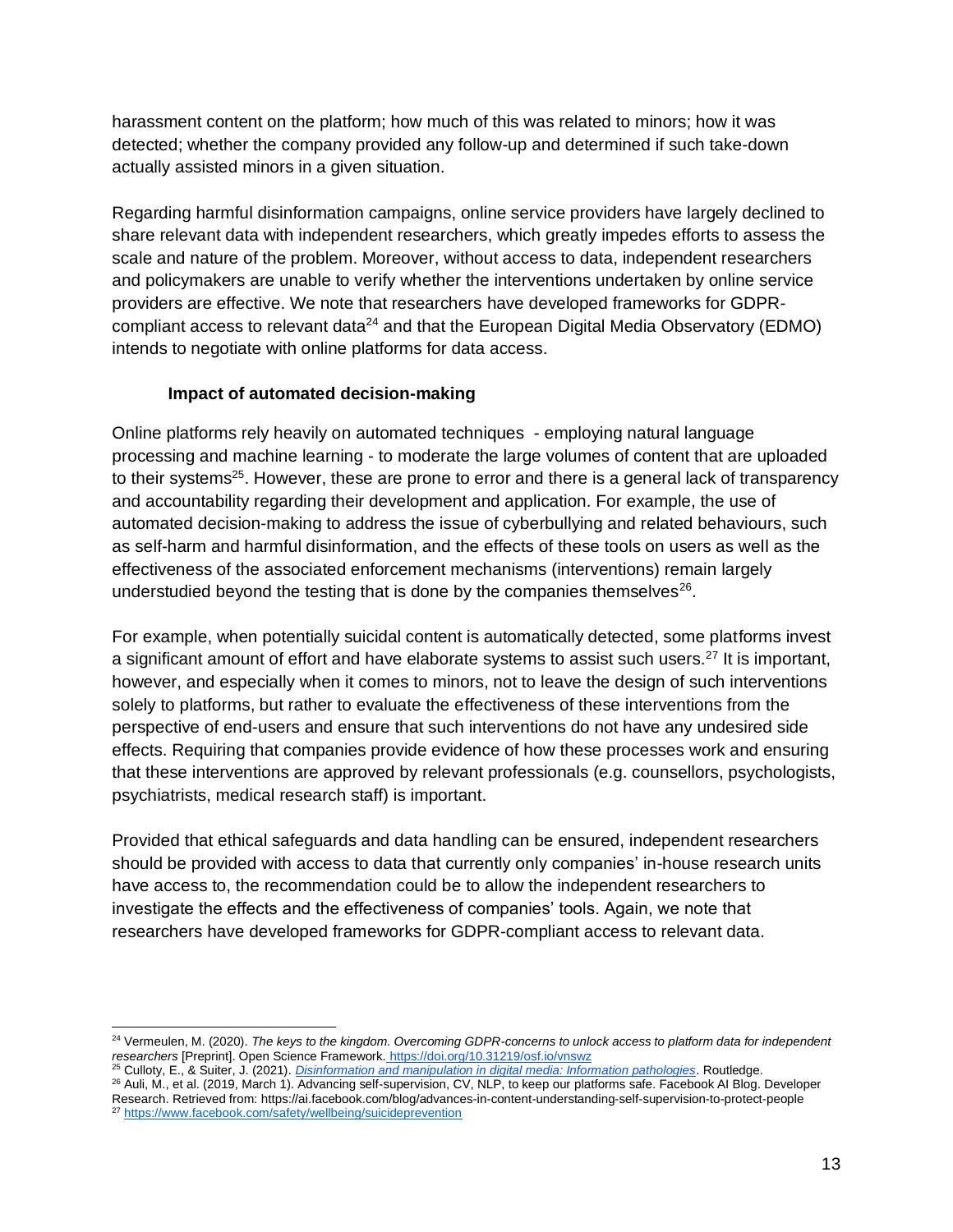#### <span id="page-13-0"></span>**Head 50B – Compliance assessments**

Section 4: "the Media Commission may examine the compliance of designated online services with online safety codes on the basis of the information requests specified in subsection (1) and other information that Commission considers relevant, including matters brought to the attention of the Commission by a nominated body under Head 53B or other interested parties such as members of the European Regulators Group for Audiovisual Media Services."

If applicable: We recommend that interested parties include not only nominated bodies but also academic institutions and independent research organisations, think tanks and nongovernmental organisations (NGOs) or charities, if these are not encompassed by this provision already.

### <span id="page-13-1"></span>**Head 51A – Online safety guidance materials**

Having in mind the recent decision on the application of the UNCRC in digital environments, if it is suitable, we suggest that a point be added to section 3 which says that in preparing these guidelines with respect to protection of minors, the Commission should take into account the balance of children's rights to protection, provision, participation and privacy; furthermore that children be consulted through research for the purposes of creating these guidelines materials?

#### **Industry funding research, counselling and education**

It might be worth considering making it a requirement for the social media industry to fund a portion of prevention and intervention measures. This could include asking the industry to supplement Government funding for psychological counselling services available to children involved in cyberbullying; this could also entail providing funding for helpline services which offer counselling and educational support in order to prevent future incidents. Helplines can assist social media platforms by streamlining their work, for example by aiding victims in reporting cyberbullying cases to platforms; or establishing which case is likely to have violated companies' community guidelines and prioritise cases for reporting. By also acting as trusted reporters, they can make the work of companies more efficient. Yet, social media companies are not obliged to remunerate them for their services. This is why, having additional sources of funding through the government (via for instance an industry levy) might assist helplines in providing help to victims more effectively.

Securing funding for educational measures aimed at prevention could also be considered. Asking the industry to assist with funding necessary to create a national, standardised cyberbullying prevention and intervention curriculum, which would include online safety instruction, and which would be deployed to schools, sports clubs, youth clubs, on-line training, advertisements, marketing, parenting, etc. across the country, could also potentially constitute a way forward.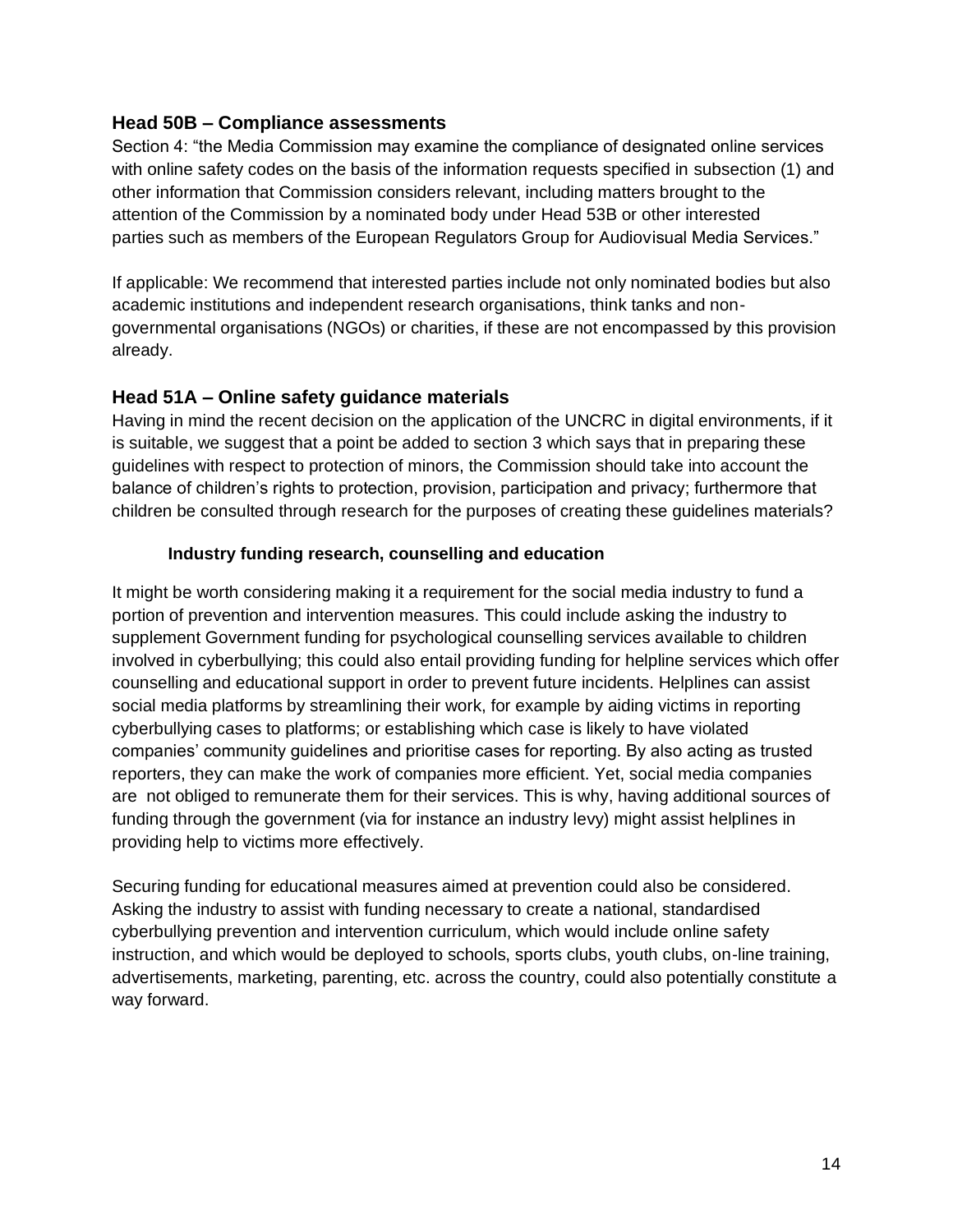## <span id="page-14-0"></span>**Head 52A – Auditing complaints handling**

If possible/needed at all, we suggest to add specifically a provision that bodies such as academic institutions, researchers etc. might provide advice/assistance/evidence in auditing complaints handling.

### <span id="page-14-1"></span>**Head 52B – Systemic complaints scheme**

While the current version of the Bill does not provide for an individual complaints scheme present in the Australian Online Safety Act - due to concerns that the transposition of the AVMSD would place Ireland in the position of responsibility for complaints spanning many EU countries; we are of the opinion that the government should reconsider this approach in order to ensure that there is a "mechanism to vindicate the [AVMSD] Article 28 (b)(3)(i) procedures regulating reports/complaints made by minors to the platform providers." This position is supported by the Irish Society for the Prevention of Cruelty to Children (ISPCC) which obtained a legal opinion on the matter that we are quoting from here.

Additionally, as highlighted in our remarks around transparency of decision making under Head 50A, we are concerned that the lack of an individual complaints scheme may lead to an underreporting of issues in cases where individuals are unhappy with the results obtained from a provider's reporting process.

## <span id="page-14-2"></span>**Head 52C – Obligation to consider mediation**

We find this section to be a bit unclear. We would like to see some clarification regarding what type of case might require meditation and under what rationale might the costs of mediation be borne by the end user? Additionally, we are concerned that in the absence of an individual complaints mechanism, end-users who are dissatisfied with a platform provider's response may be deterred from pursuing this further if the option provided to them is a complicated and potentially costly mediation process.

## <span id="page-14-3"></span>**Head 67 – Duties of media service providers**

We would like to ensure that there is no definitional confusion about the term "media service provider" and the competition law definition of a "media business" in the 2002 Competition Act. The latter definition would imply that the proposed regulatory provisions only apply to media that have sales in excess of €2 million in the State in the most recent financial year. However, under some readings, the current text could imply a much wider definition of "media service providers" that includes all those providing AV or sound media services such as, for example, individual podcasters.

## <span id="page-14-4"></span>**Head 76 – Content levy establishment**

It is worth noting that the reach of the levy may not be quite as extensive as envisaged given the impact of Brexit. Since the legal basis for the content levy is based on Article 13 of the revised AVMS directive, its application is limited to audiovisual media service providers based within the EU. On linear television there are currently at least 36 channels offering advertising slots targeting the Irish market. These obviously include Irish-based channels such as RTÉ and Virgin Media. However, the bulk of these 36 channels (including Channel 4 and Sky) are based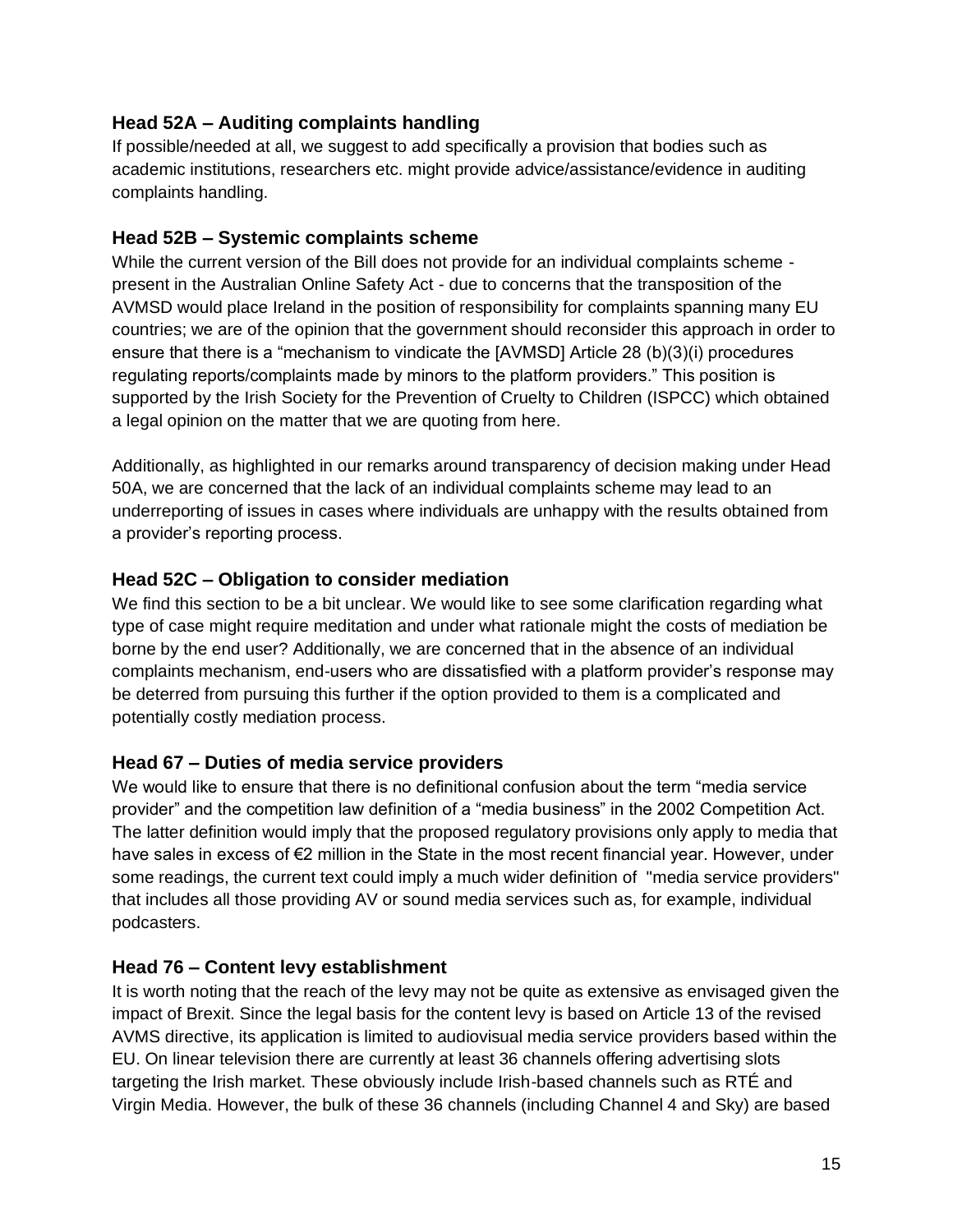in the UK and thus fall outside the regulatory reach of the new Media Commission and the AVMS Directive.

In consequence, in considering the viability of a content levy, the focus of the new Media Commission will also certainly be on streaming services. According to the Mavise Database there are over 223 licenced audiovisual media services based in Ireland. The majority of these are online audiovisual service providers targeting other EU Member States: Apple TV+, Facebook Watch, Google Play, Instagram, the iTunes Store, the Microsoft Store, MSN, and the various incarnations of Youtube. All of the above also offer services targeting Ireland and these along with Netflix (based in the Netherlands) would be potentially subject to the levy.

However, any research into the viability of a levy would have to consider how to disaggregate the revenues earned by, for example Apple TV+, across the 27-country-specific operations which are licenced to operate from Ireland. A further consideration might be whether the introduction of the levy would create an incentive for such operations to relocate beyond the borders of the EU so as to evade its reach.

It is also worth teasing out the logic of Article 13's requirement that audiovisual media service providers "of on-demand audiovisual media services under their jurisdiction secure at least a 30% share of European works in their catalogues". This may be obvious but "European" does not necessarily mean "Irish". Thus, Netflix's Ireland-facing operation could theoretically fulfill its content obligation by dint of relying on material from other EU Member States. This possibility is somewhat curtailed by the fact that Article 13 also requires on-demand services to ensure that European content is accorded a prominent position on Electronic Programme Guides. Given the preference of local audiences for English-language content (something hitherto, pre-Brexit, addressable by recourse to UK-produced material), there is a real possibility that Article 13 would have the effect of expanding the market for Irish-produced material (which might be partially funded by the content levy).

#### <span id="page-15-0"></span>**Head 77 – Content levy scheme**

There are two macro considerations that should be taken into account here: (1) the logic of AVMS Article 13 and (2) parallel discussions under the auspices of the Future of Media Commission.

As currently stated, the Content Levy Scheme essentially cuts and pastes from part 10 ("The Broadcasting Fund") of the 2009 Broadcasting Act. This places limits on the kind of material that might be supported by the content levy. It completely excludes news and current affairs content and places a strong emphasis on material with a strong connection to "Irish culture, heritage and experience". The rationale for this narrow cultural focus is not clear, especially given that in contrast to the existing Sound and Vision scheme - the fund is being sourced from exclusively commercial (as opposed to publicly-funded) sources. There is nothing in Article 13 of AVMS which even hints at the need for such strictures and they may hamstring the capacity of Irish production companies to create content that is attractive to streamers seeking content which will permit them to meet 30% European content quotas.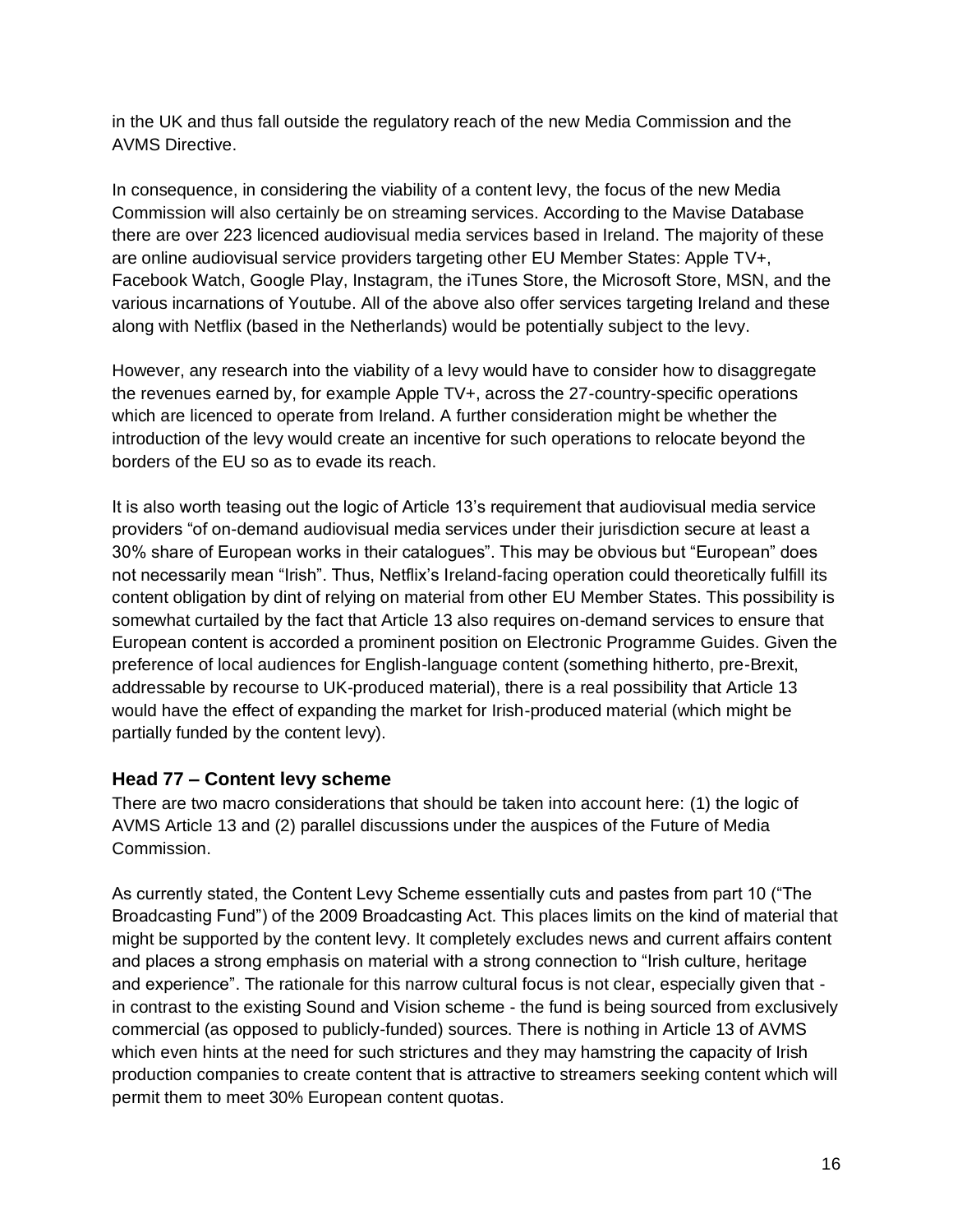There is a risk that streamers will seek to meet such content obligations by adopting the "quota quickie" approach that characterised British film production from the 1930s where distribution and exhibition quotas drove the production of low-budget - and often concomitantly low-quality films - purely to allow distributors and cinemas to meet quota obligations. Content narrowly themed around Irish culture may allow streamers to meet quantitative quota targets across the EU but there will be little incentive to invest substantial resources in such content unless it also promises to meet the commercial objectives of streamers.

In this regard it is worth noting that pay-per-view services like Google Play and subscription services like Netflix and Amazon Prime have different business models. These business models may have a different impact on their demand for European content under Article 13 of the AVMS. The subscription model attracts audiences on the basis of bundling a variety of content. The trick is to keep the bundle sufficiently varied so as to limit the incentive for audience "churn" (i.e. the possibility that subscribers will not renew a subscription at the end of a subscription period). Eclectic Irish-themed content might conceivably constitute an element of this, but it is clearly less likely to alienate European audiences if it is less culturally specific. As regards payper-view services, it is hard to see what incentive they might have for including Irish-focused content in catalogues offered to non-Irish audiences (beyond meeting obligations to meet content quotas). Moreover, it is worth recalling the broader objectives of the current "Audiovisual Action Plan" to establish Ireland as a global hub for audiovisual production. The narrow focus on the kind of Public Service-oriented content referred to in Head 77 does not appear to fit very well with this ambition.

However, if there is to be a focus on Irish content, it may also be worth considering whether the content levy might be used to fund support for medium-neutral public-service content production as has been proposed in several submissions to the Future of Media Commission. This might conceivably see such funding used to support content production across ALL media: print, radio and television (linear or on-demand) and online. It is not absolutely clear that Section 13 requires that funds raised through the content levy necessarily have to be spent on audiovisual production. Section 13 (2) states: "Where Member States require media service providers under their jurisdiction to contribute financially to the production of European works, including via direct investment in content and contribution to national funds, they may also require media service providers targeting audiences in their territories, but established in other Member States to make such financial contributions". This does not appear to exclude support for other media content production. Finally, in light of the submissions to the Future of Media Commission, a wider vision for funding in support of the Irish media sector, including journalism, might look beyond funding content to support infrastructural and resource needs through provisions for technology investment and media training.